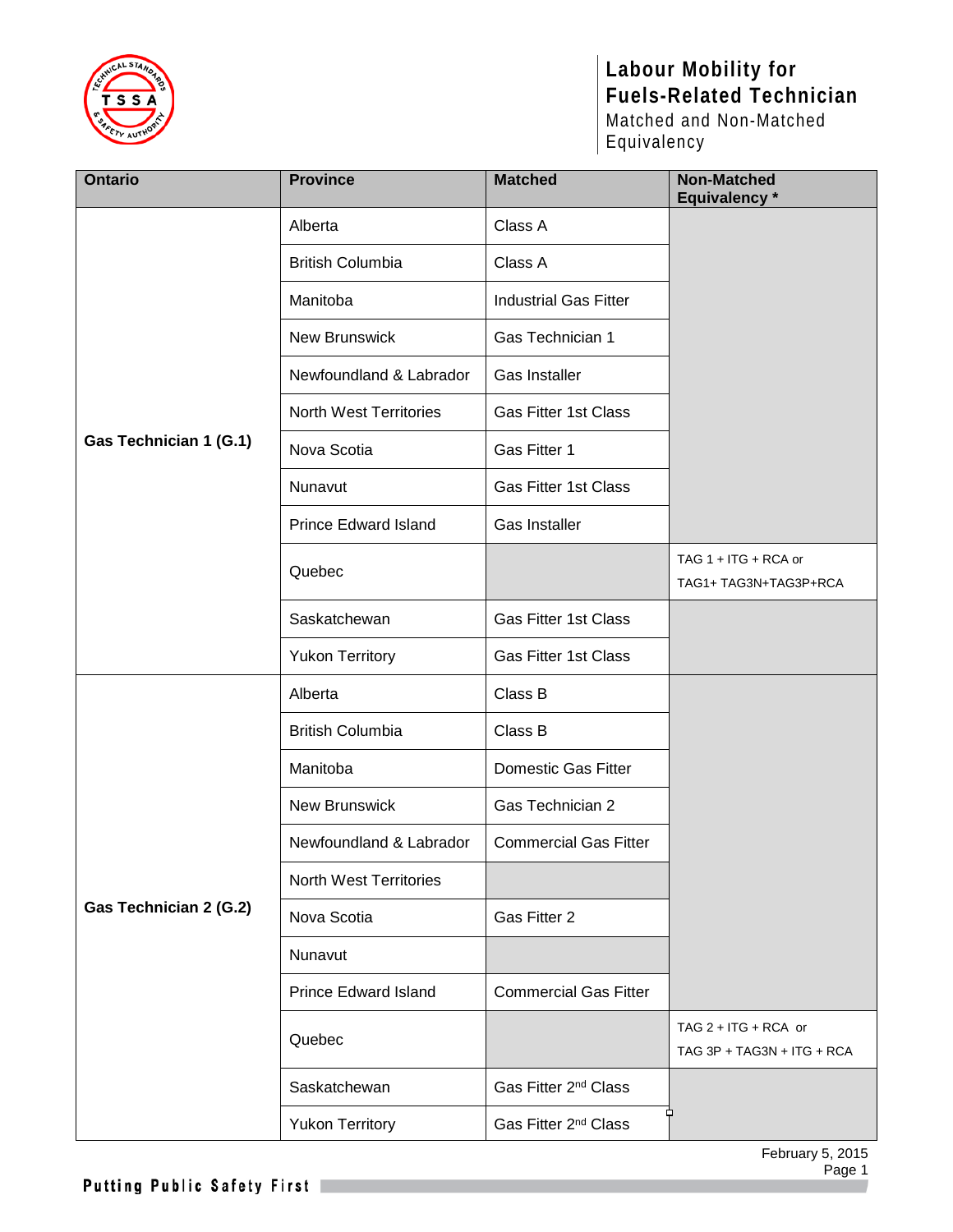

| <b>Ontario</b>              | <b>Province</b>               | <b>Matched</b>              | <b>Non-Matched</b><br>Equivalency * |
|-----------------------------|-------------------------------|-----------------------------|-------------------------------------|
|                             | Alberta                       |                             |                                     |
|                             | <b>British Columbia</b>       | Class C                     |                                     |
|                             | Manitoba                      |                             |                                     |
|                             | New Brunswick                 | Class C                     |                                     |
|                             | Newfoundland & Labrador       |                             |                                     |
| Gas Technician 3 (G.3)      | <b>North West Territories</b> |                             |                                     |
|                             | Nova Scotia                   | Gas Fitter 3                |                                     |
|                             | Nunavut                       | <b>Gas Fitter 1st Class</b> |                                     |
|                             | <b>Prince Edward Island</b>   |                             |                                     |
|                             | Quebec                        |                             |                                     |
|                             | Saskatchewan                  |                             |                                     |
|                             | <b>Yukon Territory</b>        |                             |                                     |
|                             | Alberta                       |                             |                                     |
|                             | <b>British Columbia</b>       |                             |                                     |
|                             | Manitoba                      |                             |                                     |
|                             | New Brunswick                 | Gas Pipe Fitter             |                                     |
|                             | Newfoundland & Labrador       |                             |                                     |
| <b>Gas Pipe Fitter (GP)</b> | North West Territories        |                             |                                     |
|                             | Nova Scotia                   |                             |                                     |
|                             | Nunavut                       |                             |                                     |
|                             | <b>Prince Edward Island</b>   |                             |                                     |
|                             | Quebec                        | <b>ITG</b>                  |                                     |
|                             | Saskatchewan                  |                             |                                     |
|                             | <b>Yukon Territory</b>        |                             |                                     |
|                             |                               |                             |                                     |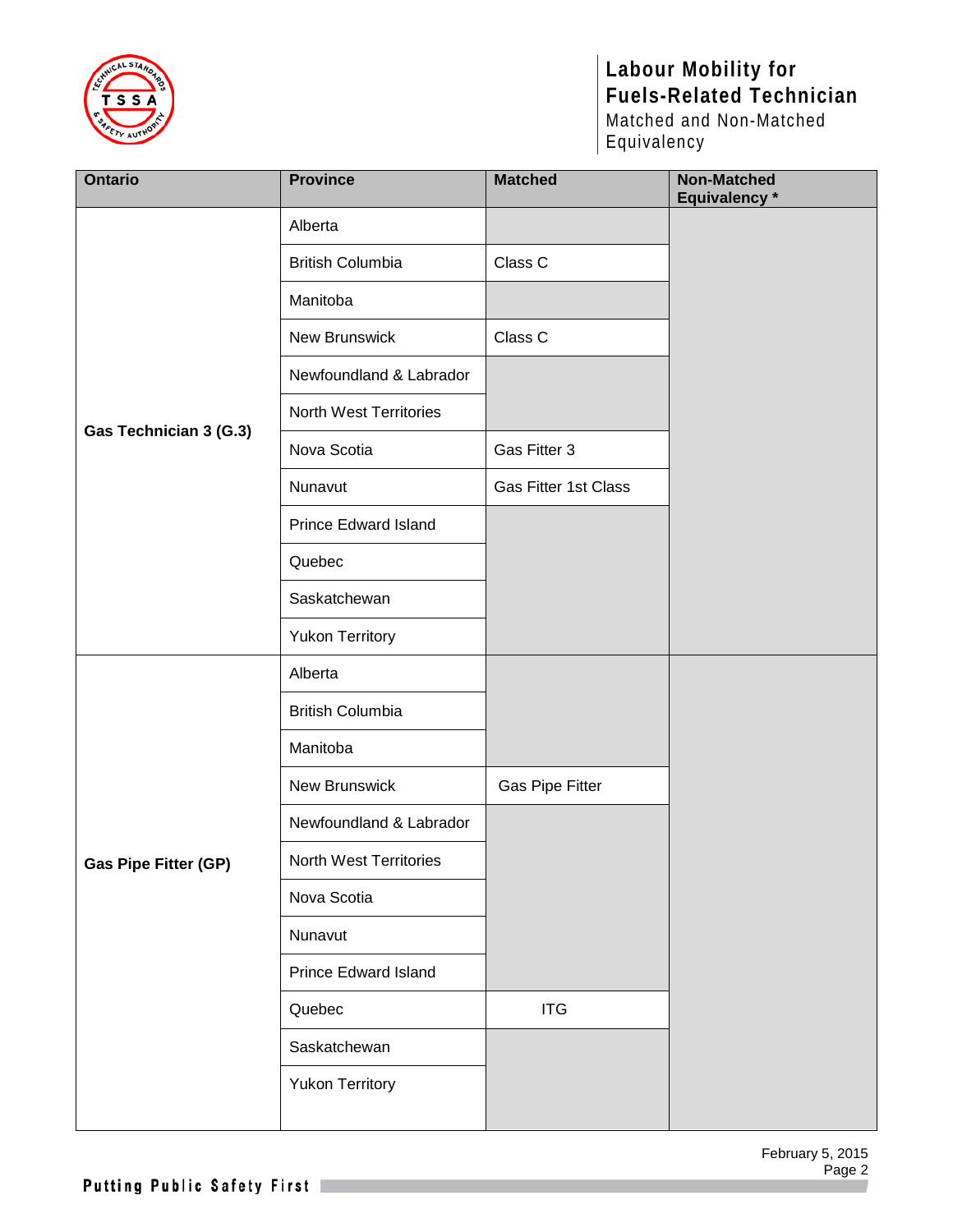

| <b>Ontario</b>                                        | <b>Province</b>               | <b>Matched</b>        | <b>Non-Matched</b><br>Equivalency * |
|-------------------------------------------------------|-------------------------------|-----------------------|-------------------------------------|
|                                                       | Alberta                       |                       |                                     |
|                                                       | <b>British Columbia</b>       |                       |                                     |
|                                                       | Manitoba                      | Gas Fitter C          |                                     |
|                                                       | <b>New Brunswick</b>          | G1-L or G2-L          |                                     |
|                                                       | Newfoundland & Labrador       |                       |                                     |
| <b>Liquid Propane Fitter</b>                          | <b>North West Territories</b> |                       |                                     |
| (LP)                                                  | Nova Scotia                   | Liquid Propane        |                                     |
|                                                       | Nunavut                       |                       |                                     |
|                                                       | <b>Prince Edward Island</b>   |                       |                                     |
|                                                       | Quebec                        | <b>TIR</b>            |                                     |
|                                                       | Saskatchewan                  |                       |                                     |
|                                                       | <b>Yukon Territory</b>        | Liquid Propane        |                                     |
|                                                       | Alberta                       |                       |                                     |
|                                                       | <b>British Columbia</b>       | <b>LP Certificate</b> |                                     |
|                                                       | Manitoba                      |                       |                                     |
|                                                       | <b>New Brunswick</b>          |                       |                                     |
|                                                       | Newfoundland & Labrador       |                       |                                     |
| <b>Internal Combustion</b><br><b>Alternative Fuel</b> | North West Territories        |                       |                                     |
| <b>Technician-Propane</b><br>$(ICE-P)$                | Nova Scotia                   |                       |                                     |
|                                                       | Nunavut                       |                       |                                     |
|                                                       | <b>Prince Edward Island</b>   |                       |                                     |
|                                                       | Quebec                        | <b>TCG</b>            |                                     |
|                                                       | Saskatchewan                  |                       |                                     |
|                                                       | <b>Yukon Territory</b>        |                       |                                     |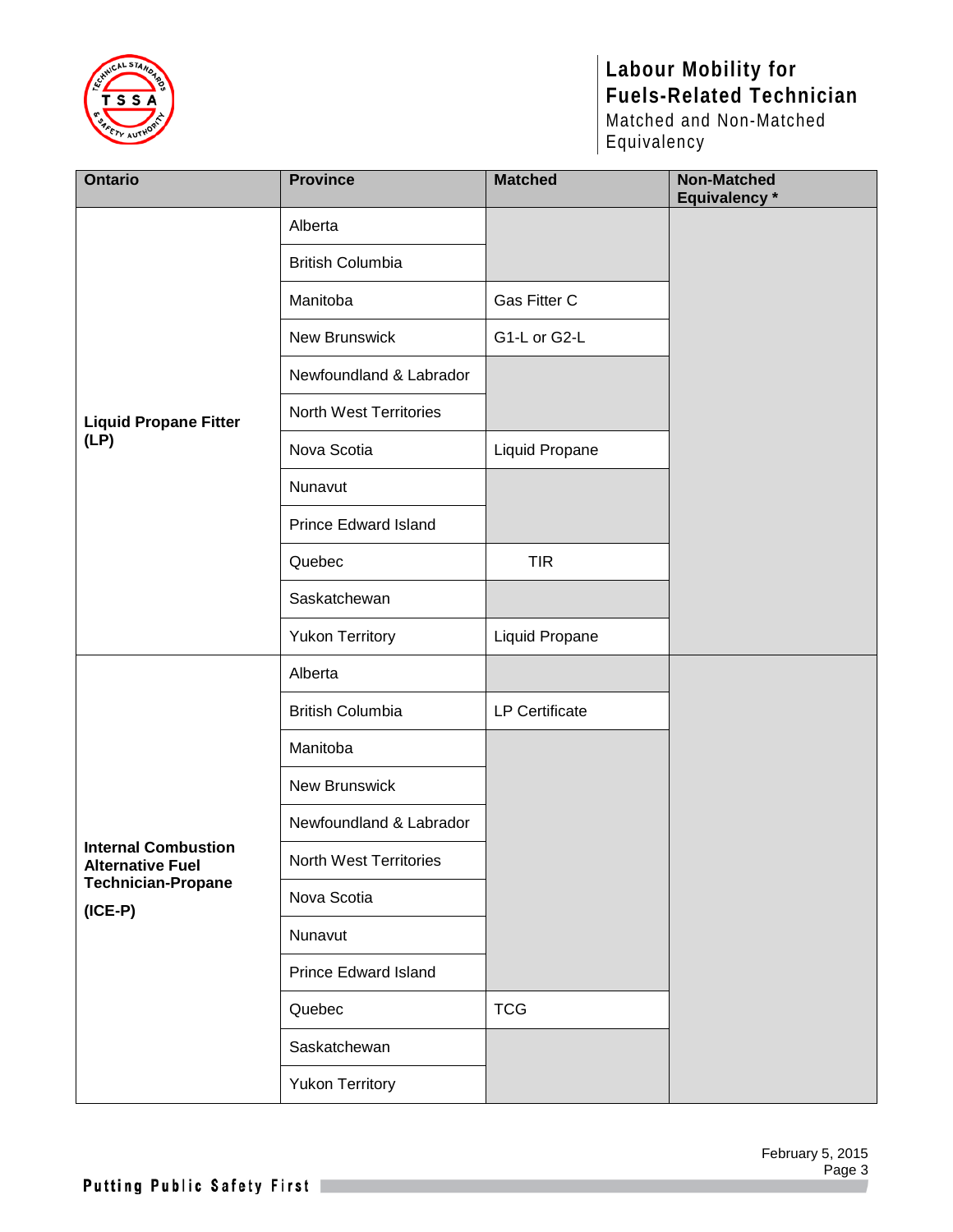

| <b>Ontario</b>                                                 | <b>Province</b>               | <b>Matched</b>         | <b>Non-Matched</b><br>Equivalency * |
|----------------------------------------------------------------|-------------------------------|------------------------|-------------------------------------|
|                                                                | Alberta                       |                        |                                     |
|                                                                | <b>British Columbia</b>       | <b>NGV Certificate</b> |                                     |
|                                                                | Manitoba                      |                        |                                     |
|                                                                | New Brunswick                 |                        |                                     |
|                                                                | Newfoundland & Labrador       |                        |                                     |
| <b>Internal Combustion</b><br><b>Alternative Fuel</b>          | <b>North West Territories</b> |                        |                                     |
| <b>Technician-Natural Gas</b><br>$(ICE-NG)$                    | Nova Scotia                   |                        |                                     |
|                                                                | Nunavut                       |                        |                                     |
|                                                                | <b>Prince Edward Island</b>   |                        |                                     |
|                                                                | Quebec                        | <b>TCG</b>             |                                     |
|                                                                | Saskatchewan                  |                        |                                     |
|                                                                | <b>Yukon Territory</b>        |                        |                                     |
|                                                                | Alberta                       |                        |                                     |
|                                                                | <b>British Columbia</b>       |                        |                                     |
|                                                                | Manitoba                      |                        |                                     |
|                                                                | <b>New Brunswick</b>          |                        |                                     |
|                                                                | Newfoundland & Labrador       |                        |                                     |
| <b>Internal Combustion</b><br><b>Alternative Fuel</b>          | <b>North West Territories</b> |                        |                                     |
| <b>Technician-Industrial</b><br><b>Equipment</b><br>$(ICE-IE)$ | Nova Scotia                   |                        |                                     |
|                                                                | Nunavut                       |                        |                                     |
|                                                                | <b>Prince Edward Island</b>   |                        |                                     |
|                                                                | Quebec                        | <b>TCG</b>             |                                     |
|                                                                | Saskatchewan                  |                        |                                     |
|                                                                | <b>Yukon Territory</b>        |                        |                                     |
|                                                                |                               |                        |                                     |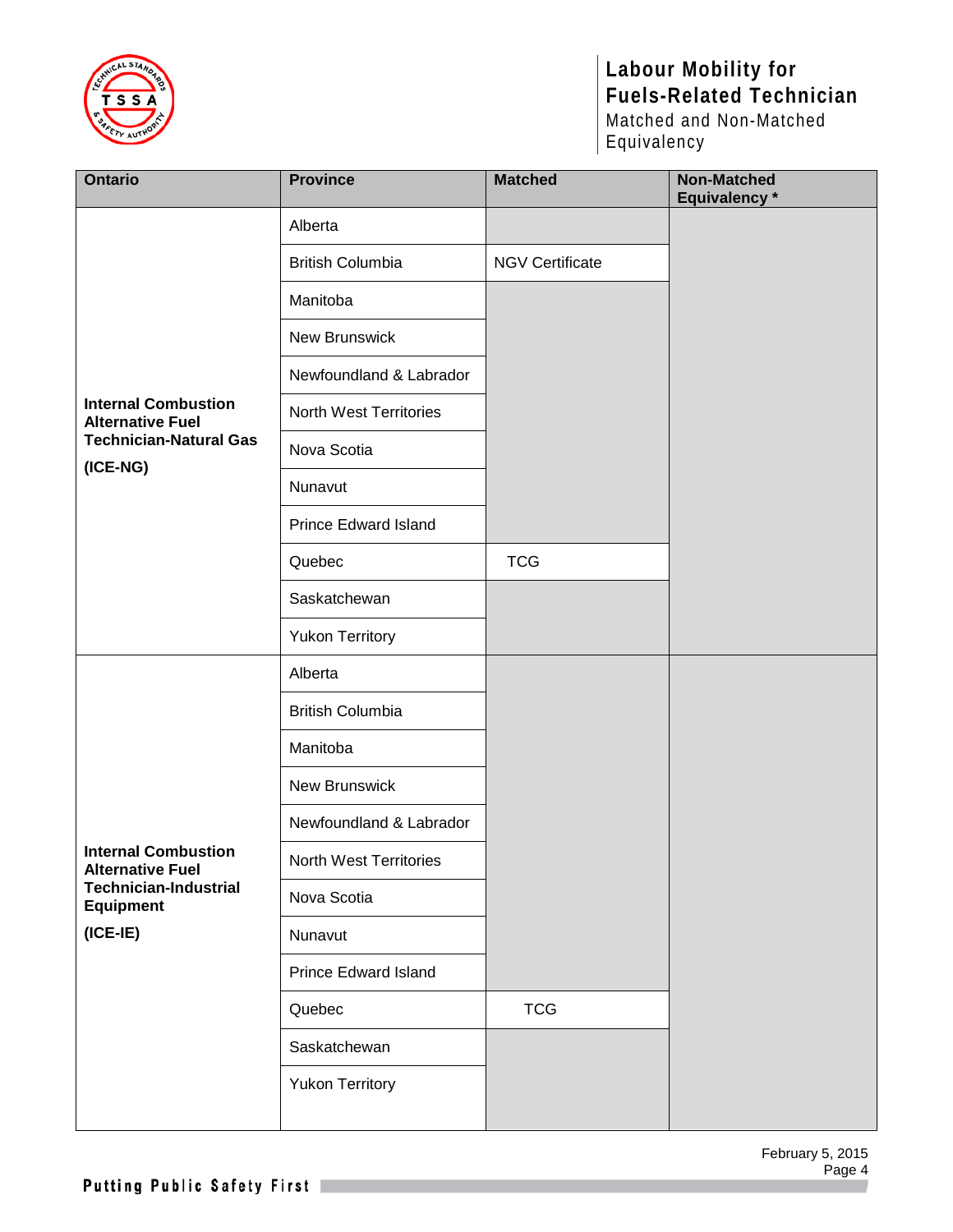

| <b>Ontario</b>               | <b>Province</b>               | <b>Matched</b>               | <b>Non-Matched</b><br>Equivalency * |
|------------------------------|-------------------------------|------------------------------|-------------------------------------|
|                              | Alberta                       |                              |                                     |
|                              | <b>British Columbia</b>       | <b>Gas Appliance Service</b> |                                     |
|                              | Manitoba                      |                              |                                     |
|                              | <b>New Brunswick</b>          |                              |                                     |
| <b>Domestic Appliance</b>    | Newfoundland & Labrador       |                              |                                     |
| <b>Technician (DA)</b>       | <b>North West Territories</b> |                              |                                     |
|                              | Nova Scotia                   |                              |                                     |
|                              | Nunavut                       |                              |                                     |
|                              | <b>Prince Edward Island</b>   |                              |                                     |
|                              | Quebec                        |                              |                                     |
|                              | Saskatchewan                  |                              |                                     |
|                              | <b>Yukon Territory</b>        |                              |                                     |
|                              | Alberta                       |                              |                                     |
|                              | <b>British Columbia</b>       | <b>RV Certificate</b>        |                                     |
|                              | Manitoba                      |                              |                                     |
|                              | New Brunswick                 |                              |                                     |
| <b>Recreational Vehicles</b> | Newfoundland & Labrador       |                              |                                     |
| Technician 1 (RV.1)          | <b>North West Territories</b> |                              |                                     |
|                              | Nova Scotia                   |                              |                                     |
|                              | Nunavut                       |                              |                                     |
|                              | <b>Prince Edward Island</b>   |                              |                                     |
|                              | Quebec                        | TAG4                         |                                     |
|                              | Saskatchewan                  |                              |                                     |
|                              | <b>Yukon Territory</b>        |                              |                                     |
|                              |                               |                              |                                     |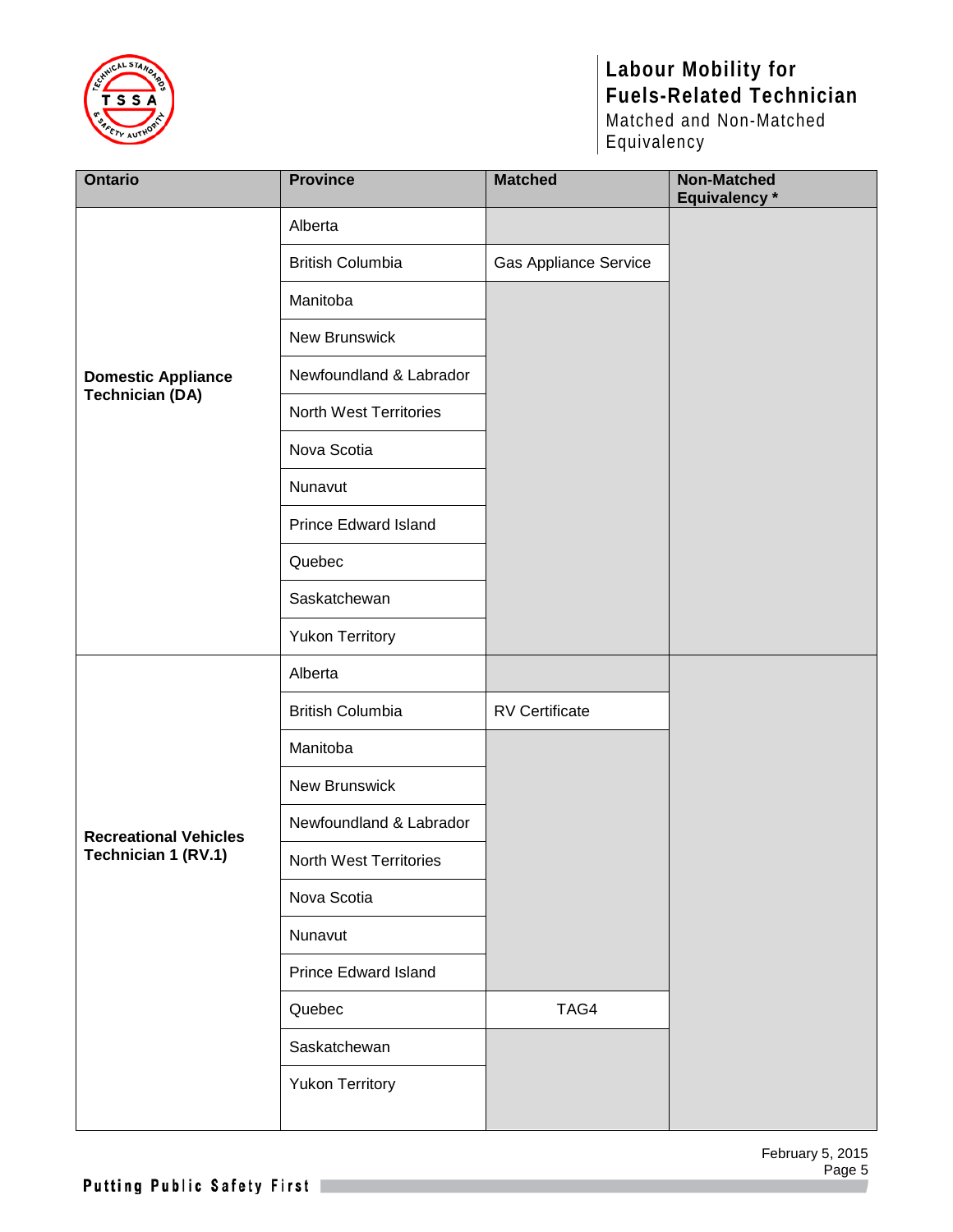

| <b>Ontario</b>                                           | <b>Province</b>               | <b>Matched</b>        | <b>Non-Matched</b><br>Equivalency * |
|----------------------------------------------------------|-------------------------------|-----------------------|-------------------------------------|
|                                                          |                               |                       |                                     |
|                                                          | Alberta                       |                       |                                     |
|                                                          | <b>British Columbia</b>       | <b>RV Certificate</b> |                                     |
|                                                          | Manitoba                      |                       |                                     |
|                                                          | <b>New Brunswick</b>          |                       |                                     |
|                                                          | Newfoundland & Labrador       |                       |                                     |
| <b>Recreational Vehicles</b>                             | <b>North West Territories</b> |                       |                                     |
| Technician 2 (RV.2)                                      | Nova Scotia                   |                       |                                     |
|                                                          | Nunavut                       |                       |                                     |
|                                                          | <b>Prince Edward Island</b>   |                       |                                     |
|                                                          | Quebec                        | TAG4                  |                                     |
|                                                          | Saskatchewan                  |                       |                                     |
|                                                          | <b>Yukon Territory</b>        |                       |                                     |
|                                                          | Alberta                       |                       |                                     |
|                                                          | <b>British Columbia</b>       |                       |                                     |
|                                                          | Manitoba                      |                       |                                     |
|                                                          | New Brunswick                 |                       |                                     |
|                                                          | Newfoundland & Labrador       |                       |                                     |
| <b>Industrial Maintenance</b><br><b>Technician (IMT)</b> | <b>North West Territories</b> |                       |                                     |
|                                                          | Nova Scotia                   |                       |                                     |
|                                                          | Nunavut                       |                       |                                     |
|                                                          | <b>Prince Edward Island</b>   |                       |                                     |
|                                                          | Quebec                        |                       |                                     |
|                                                          | Saskatchewan                  |                       |                                     |
|                                                          | <b>Yukon Territory</b>        |                       |                                     |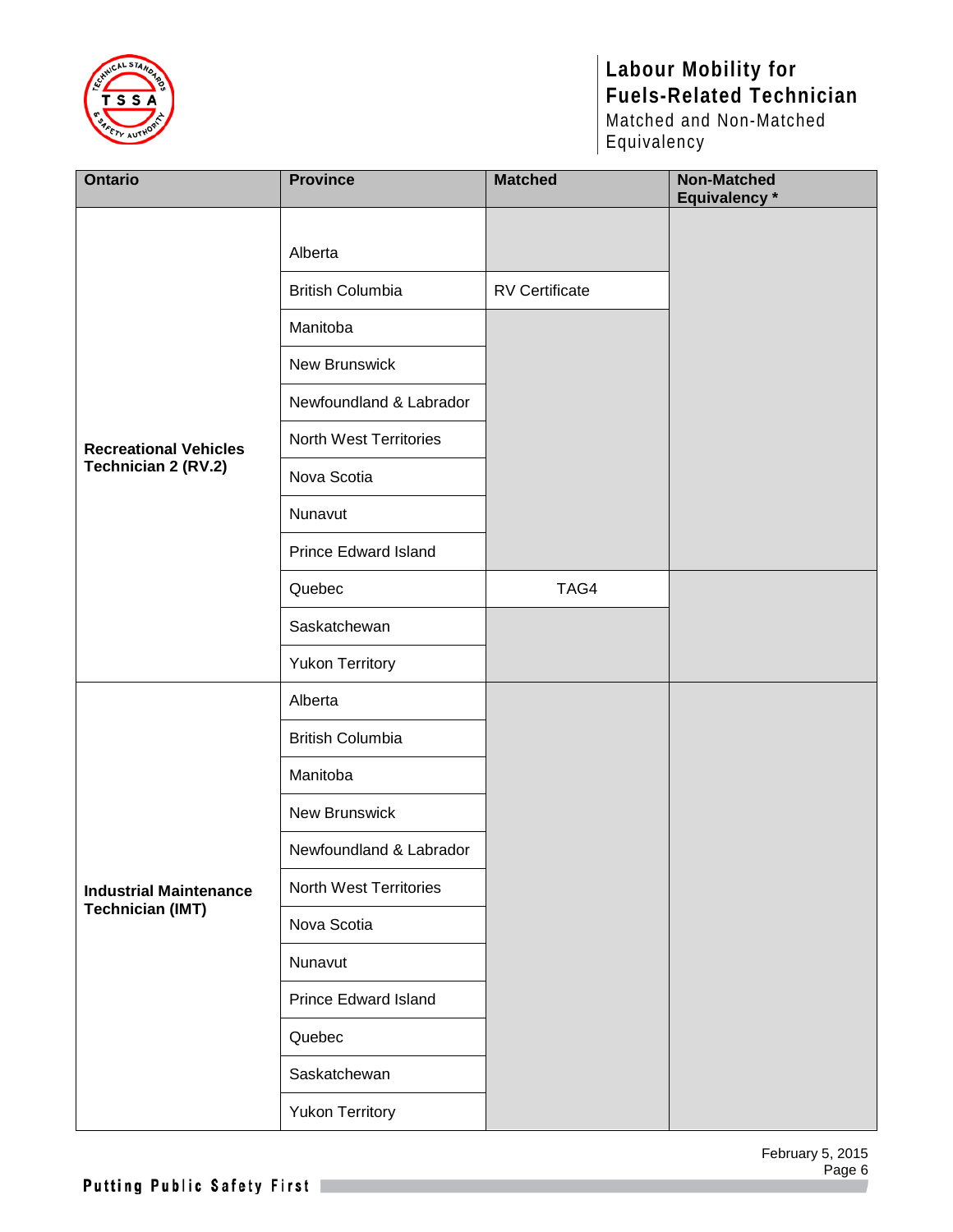

| <b>Ontario</b>                                              | <b>Province</b>               | <b>Matched</b> | <b>Non-Matched</b><br>Equivalency * |
|-------------------------------------------------------------|-------------------------------|----------------|-------------------------------------|
|                                                             | Alberta                       |                |                                     |
|                                                             | <b>British Columbia</b>       |                |                                     |
|                                                             | Manitoba                      |                |                                     |
|                                                             | New Brunswick                 |                |                                     |
|                                                             | Newfoundland & Labrador       |                |                                     |
| <b>Gas Pipeline Inspector</b>                               | <b>North West Territories</b> |                |                                     |
| (GPI)                                                       | Nova Scotia                   |                |                                     |
|                                                             | Nunavut                       |                |                                     |
|                                                             | <b>Prince Edward Island</b>   |                |                                     |
|                                                             | Quebec                        | <b>VSD</b>     |                                     |
|                                                             | Saskatchewan                  |                |                                     |
|                                                             | <b>Yukon Territory</b>        |                |                                     |
|                                                             | Alberta                       |                |                                     |
|                                                             | <b>British Columbia</b>       |                |                                     |
|                                                             | Manitoba                      |                |                                     |
|                                                             | New Brunswick                 |                |                                     |
|                                                             | Newfoundland & Labrador       |                |                                     |
| <b>Refueling Station</b>                                    | North West Territories        |                |                                     |
| <b>Installer Technician-</b><br><b>Natural Gas (RSI-NG)</b> | Nova Scotia                   |                |                                     |
|                                                             | Nunavut                       |                |                                     |
|                                                             | <b>Prince Edward Island</b>   |                |                                     |
|                                                             | Quebec                        |                |                                     |
|                                                             | Saskatchewan                  |                |                                     |
|                                                             | <b>Yukon Territory</b>        |                |                                     |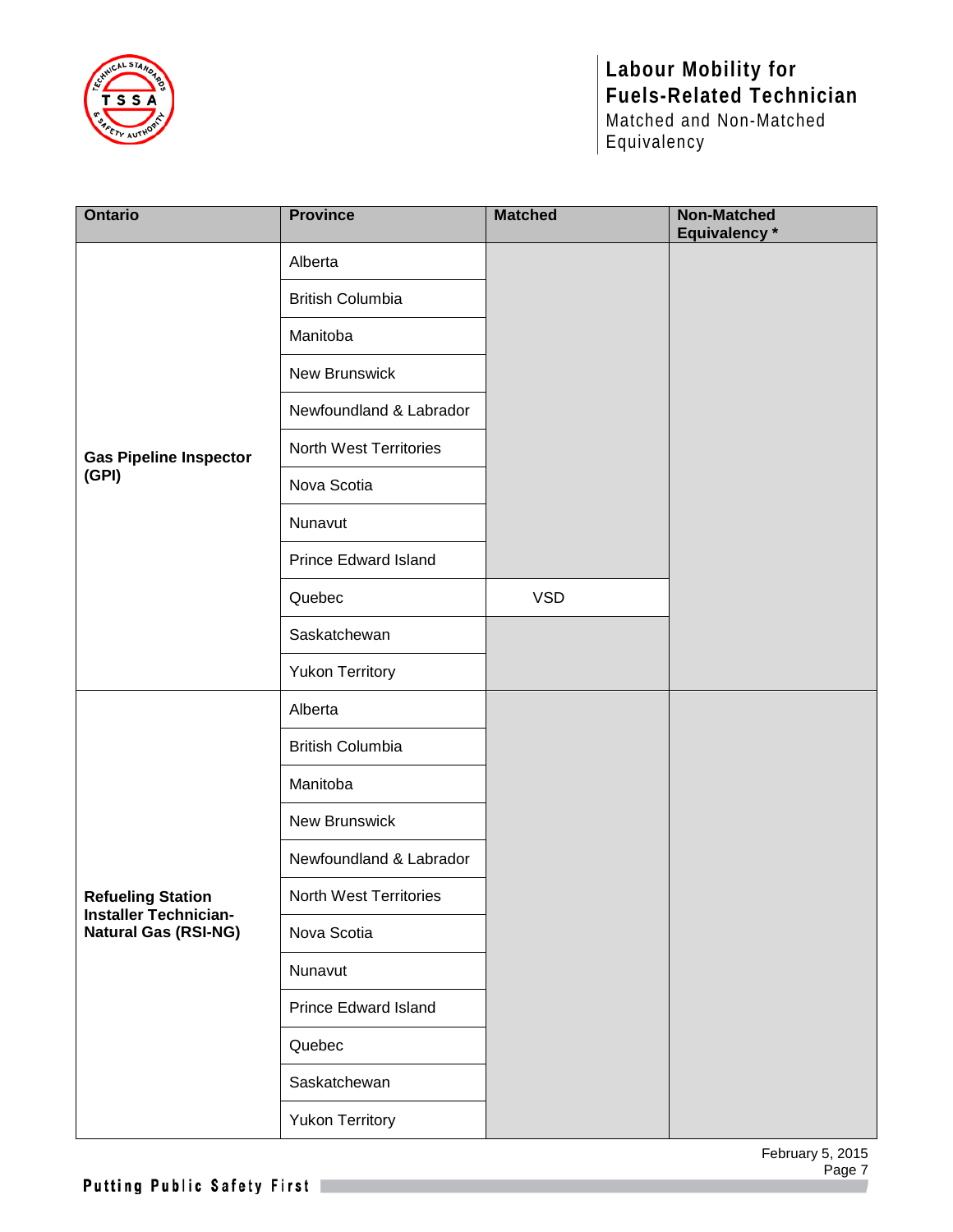

| <b>Ontario</b>                               | <b>Province</b>               | <b>Matched</b>               | <b>Non-Matched</b><br>Equivalency * |
|----------------------------------------------|-------------------------------|------------------------------|-------------------------------------|
|                                              | Alberta                       |                              |                                     |
|                                              | <b>British Columbia</b>       |                              |                                     |
|                                              | Manitoba                      |                              |                                     |
|                                              | <b>New Brunswick</b>          |                              |                                     |
|                                              | Newfoundland & Labrador       |                              |                                     |
| <b>Refueling Station Service</b>             | <b>North West Territories</b> |                              |                                     |
| <b>Technician- Natural Gas</b><br>(RST-NG)   | Nova Scotia                   |                              |                                     |
|                                              | Nunavut                       |                              |                                     |
|                                              | <b>Prince Edward Island</b>   |                              |                                     |
|                                              | Quebec                        |                              |                                     |
|                                              | Saskatchewan                  |                              |                                     |
|                                              | <b>Yukon Territory</b>        |                              |                                     |
|                                              | Alberta                       |                              |                                     |
|                                              | <b>British Columbia</b>       |                              |                                     |
|                                              | Manitoba                      |                              |                                     |
|                                              | <b>New Brunswick</b>          | PPO-1                        |                                     |
|                                              | Newfoundland & Labrador       |                              |                                     |
| <b>Propane Plant Operator 1</b><br>$(PPO-1)$ | <b>North West Territories</b> |                              |                                     |
|                                              | Nova Scotia                   |                              |                                     |
|                                              | Nunavut                       |                              |                                     |
|                                              | <b>Prince Edward Island</b>   | <b>Bulk Plant Operator 2</b> |                                     |
|                                              | Quebec                        | <b>MP</b>                    |                                     |
|                                              | Saskatchewan                  |                              |                                     |
|                                              | <b>Yukon Territory</b>        |                              |                                     |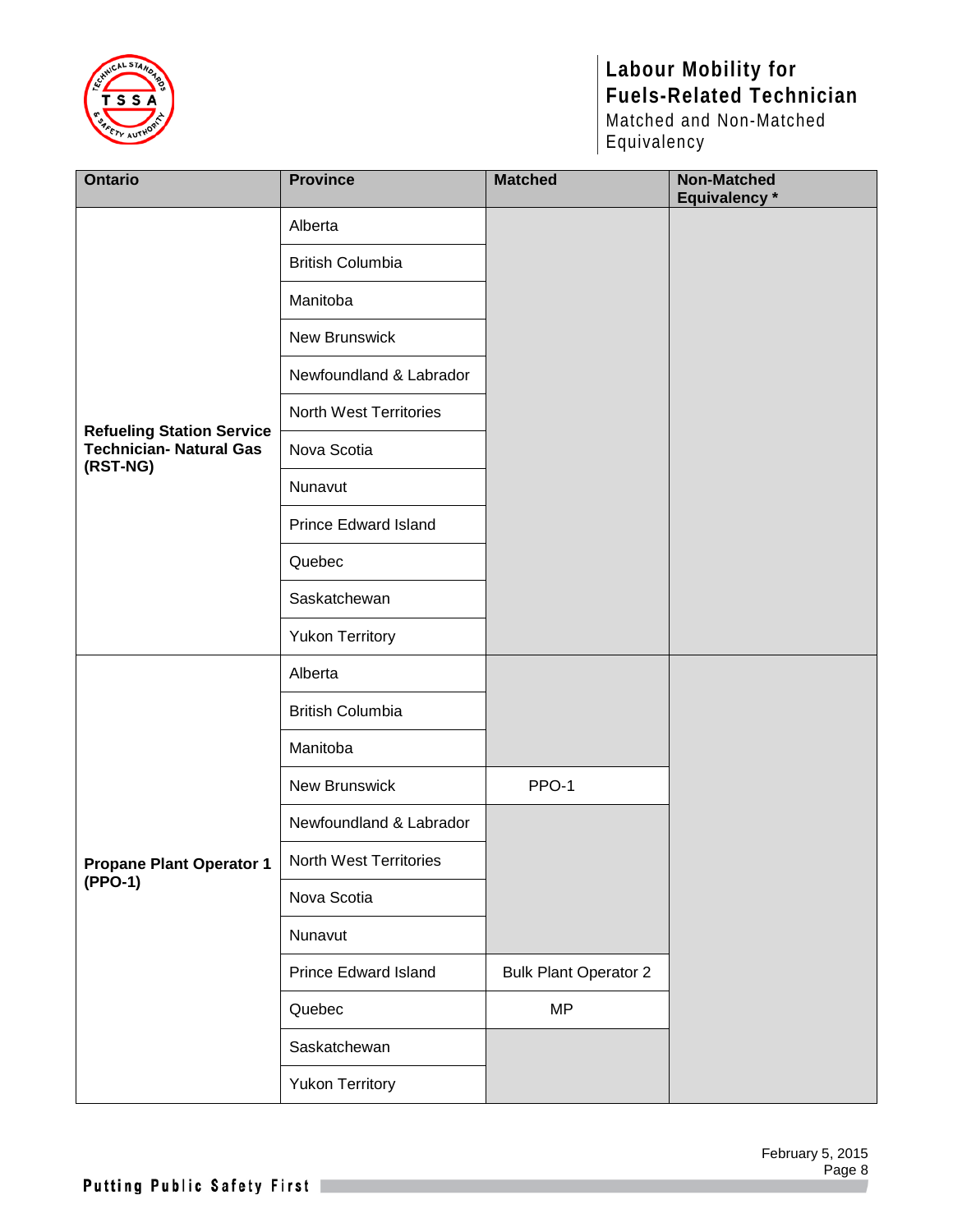

| <b>Ontario</b>                             | <b>Province</b>               | <b>Matched</b>             | <b>Non-Matched</b><br>Equivalency * |
|--------------------------------------------|-------------------------------|----------------------------|-------------------------------------|
|                                            | Alberta                       |                            |                                     |
|                                            | <b>British Columbia</b>       |                            |                                     |
|                                            | Manitoba                      |                            |                                     |
|                                            | New Brunswick                 |                            |                                     |
|                                            | Newfoundland & Labrador       |                            |                                     |
| <b>Propane Plant Operator 2</b>            | <b>North West Territories</b> |                            |                                     |
| (PPO-2)                                    | Nova Scotia                   | G <sub>2</sub>             |                                     |
|                                            | Nunavut                       |                            |                                     |
|                                            | <b>Prince Edward Island</b>   |                            |                                     |
|                                            | Quebec                        | <b>MP</b>                  |                                     |
|                                            | Saskatchewan                  |                            |                                     |
|                                            | <b>Yukon Territory</b>        |                            |                                     |
|                                            | Alberta                       |                            |                                     |
|                                            | <b>British Columbia</b>       |                            |                                     |
|                                            | Manitoba                      |                            |                                     |
|                                            | New Brunswick                 | PPO <sub>2</sub>           |                                     |
|                                            | Newfoundland & Labrador       | <b>Refill Operator</b>     |                                     |
| <b>Propane Plant Operator 3</b><br>(PPO-3) | North West Territories        |                            |                                     |
|                                            | Nova Scotia                   | Class F                    |                                     |
|                                            | Nunavut                       |                            |                                     |
|                                            | <b>Prince Edward Island</b>   | Dispenser Unit<br>Operator |                                     |
|                                            | Quebec                        | <b>RBV</b>                 |                                     |
|                                            | Saskatchewan                  |                            |                                     |
|                                            | <b>Yukon Territory</b>        |                            |                                     |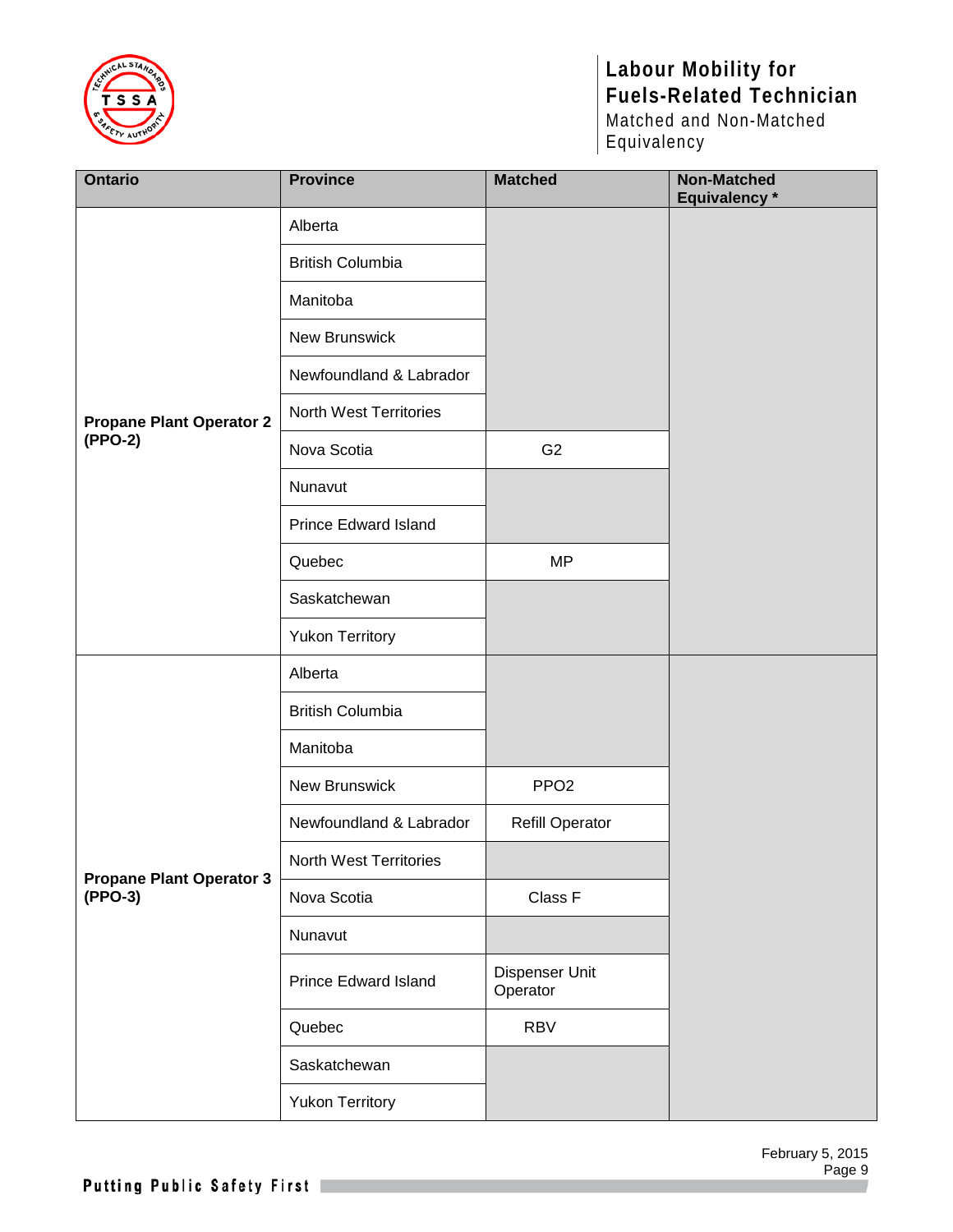

| <b>Ontario</b>                                    | <b>Province</b>               | <b>Matched</b> | <b>Non-Matched</b><br>Equivalency * |
|---------------------------------------------------|-------------------------------|----------------|-------------------------------------|
|                                                   | Alberta                       |                |                                     |
|                                                   | <b>British Columbia</b>       |                |                                     |
|                                                   | Manitoba                      |                |                                     |
|                                                   | <b>New Brunswick</b>          |                |                                     |
|                                                   | Newfoundland & Labrador       |                |                                     |
|                                                   | North West Territories        |                |                                     |
| <b>Propane Cylinder</b><br><b>Inspector (PCI)</b> | Nova Scotia                   |                |                                     |
|                                                   | Nunavut                       |                |                                     |
|                                                   | <b>Prince Edward Island</b>   |                |                                     |
|                                                   | Quebec                        |                |                                     |
|                                                   | Saskatchewan                  |                |                                     |
|                                                   | <b>Yukon Territory</b>        |                |                                     |
|                                                   | Alberta                       |                |                                     |
|                                                   | <b>British Columbia</b>       |                |                                     |
|                                                   | Manitoba                      |                |                                     |
|                                                   | New Brunswick                 |                |                                     |
|                                                   | Newfoundland & Labrador       |                |                                     |
| <b>Propane Truck Operator</b>                     | <b>North West Territories</b> |                |                                     |
| (PTO)                                             | Nova Scotia                   |                |                                     |
|                                                   | Nunavut                       |                |                                     |
|                                                   | <b>Prince Edward Island</b>   |                |                                     |
|                                                   | Quebec                        | <b>MP</b>      |                                     |
|                                                   | Saskatchewan                  |                |                                     |
|                                                   | <b>Yukon Territory</b>        |                |                                     |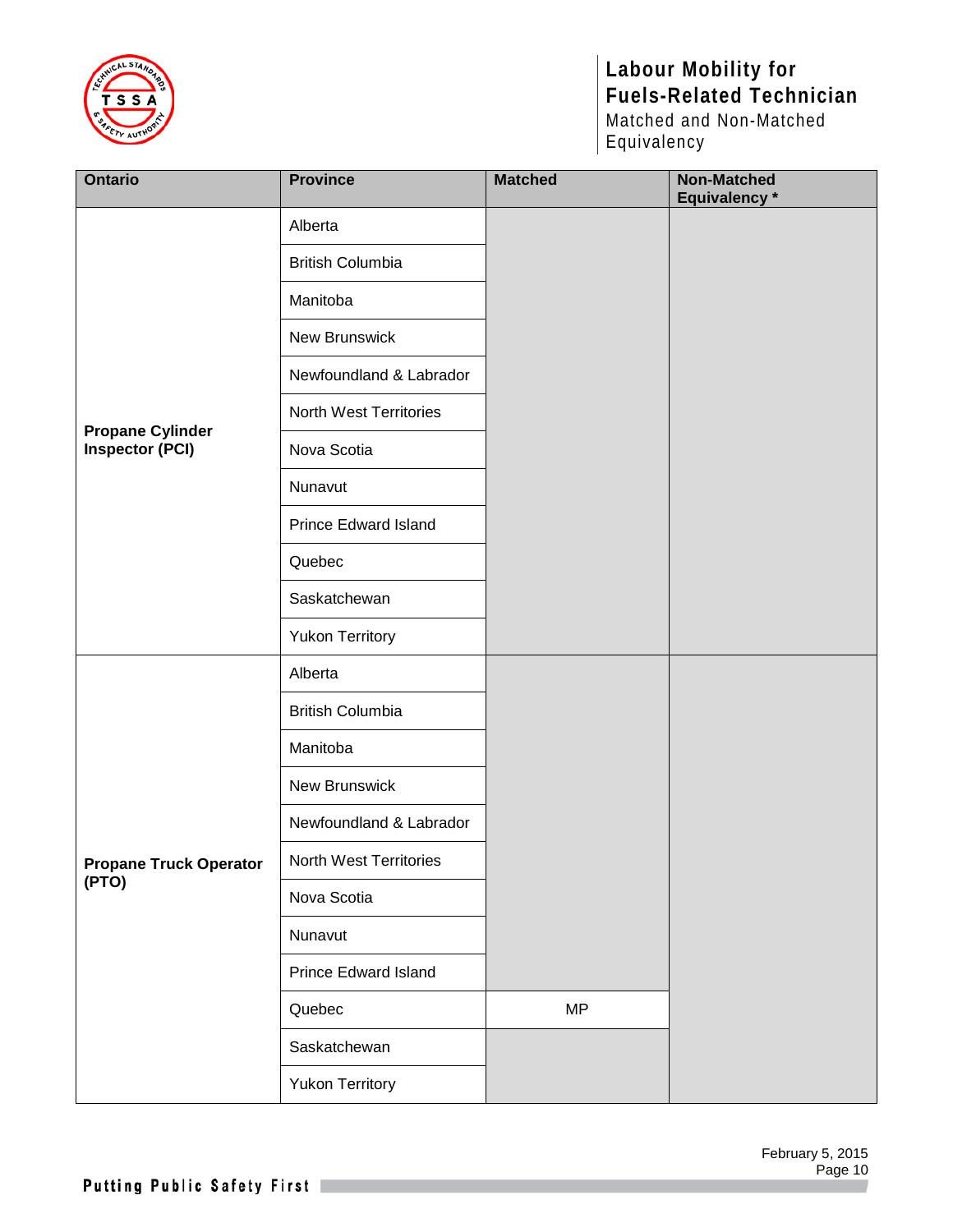

| <b>Ontario</b>                              | <b>Province</b>               | <b>Matched</b>      | <b>Non-Matched</b><br>Equivalency * |
|---------------------------------------------|-------------------------------|---------------------|-------------------------------------|
|                                             | Alberta                       |                     |                                     |
|                                             | <b>British Columbia</b>       |                     |                                     |
|                                             | Manitoba                      | Oil Fitter          |                                     |
|                                             | <b>New Brunswick</b>          |                     | OBM plus industrial<br>experience   |
|                                             | Newfoundland & Labrador       | Oil Heat Technician |                                     |
| Oil Burner Technician 1<br>$(OBT-1)$        | <b>North West Territories</b> |                     |                                     |
|                                             | Nunavut                       |                     |                                     |
|                                             | <b>Prince Edward Island</b>   |                     | OBM plus industrial<br>experience   |
|                                             | Quebec                        |                     | $CC + RCA$                          |
|                                             | Saskatchewan                  |                     |                                     |
|                                             | <b>Yukon Territory</b>        |                     |                                     |
|                                             | Alberta                       |                     |                                     |
|                                             | <b>British Columbia</b>       |                     |                                     |
|                                             | Manitoba                      | Oil Fitter          |                                     |
|                                             | New Brunswick                 |                     |                                     |
|                                             | Newfoundland & Labrador       | Oil Heat Technician |                                     |
|                                             | <b>North West Territories</b> |                     |                                     |
| <b>Oil Burner Technician 2</b><br>$(OBT-2)$ | Nova Scotia                   | Oil Burner Mechanic |                                     |
|                                             | Nunavut                       |                     |                                     |
|                                             | <b>Prince Edward Island</b>   | Oil Burner Mechanic |                                     |
|                                             | Quebec                        |                     | CCM + RCA                           |
|                                             | Saskatchewan                  |                     |                                     |
|                                             | <b>Yukon Territory</b>        |                     |                                     |
|                                             |                               |                     |                                     |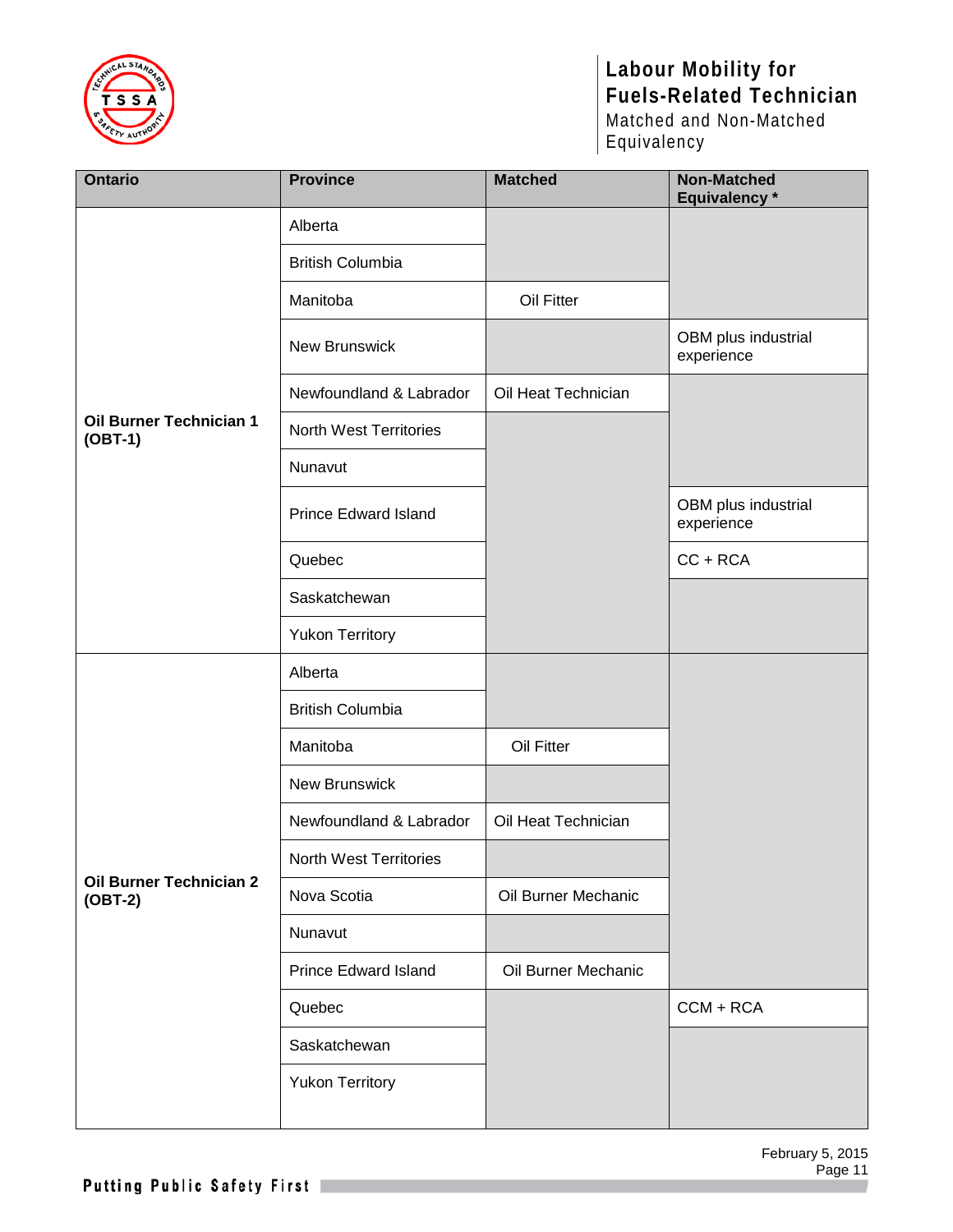

| <b>Ontario</b>           | <b>Province</b>               | <b>Matched</b>      | <b>Non-Matched</b><br>Equivalency * |
|--------------------------|-------------------------------|---------------------|-------------------------------------|
|                          | Alberta                       |                     |                                     |
|                          | <b>British Columbia</b>       |                     |                                     |
|                          | Manitoba                      | OBT <sub>3</sub>    |                                     |
|                          | New Brunswick                 | Oil Burner Mechanic |                                     |
|                          | Newfoundland & Labrador       |                     |                                     |
| Oil Burner Technician 3  | <b>North West Territories</b> |                     |                                     |
| $(OBT-3)$                | Nova Scotia                   | Oil Burner Mechanic |                                     |
|                          | Nunavut                       |                     |                                     |
|                          | <b>Prince Edward Island</b>   | Oil Burner Mechanic |                                     |
|                          | Quebec                        |                     |                                     |
|                          | Saskatchewan                  |                     |                                     |
|                          | <b>Yukon Territory</b>        |                     |                                     |
|                          | Alberta                       |                     |                                     |
|                          | <b>British Columbia</b>       |                     |                                     |
|                          | Manitoba                      |                     |                                     |
|                          | <b>New Brunswick</b>          |                     |                                     |
|                          | Newfoundland & Labrador       |                     |                                     |
| <b>Fuel Oil Pipeline</b> | <b>North West Territories</b> |                     |                                     |
| Inspector (OPI)          | Nova Scotia                   |                     |                                     |
|                          | Nunavut                       |                     |                                     |
|                          | <b>Prince Edward Island</b>   |                     |                                     |
|                          | Quebec                        |                     |                                     |
|                          | Saskatchewan                  |                     |                                     |
|                          | <b>Yukon Territory</b>        |                     |                                     |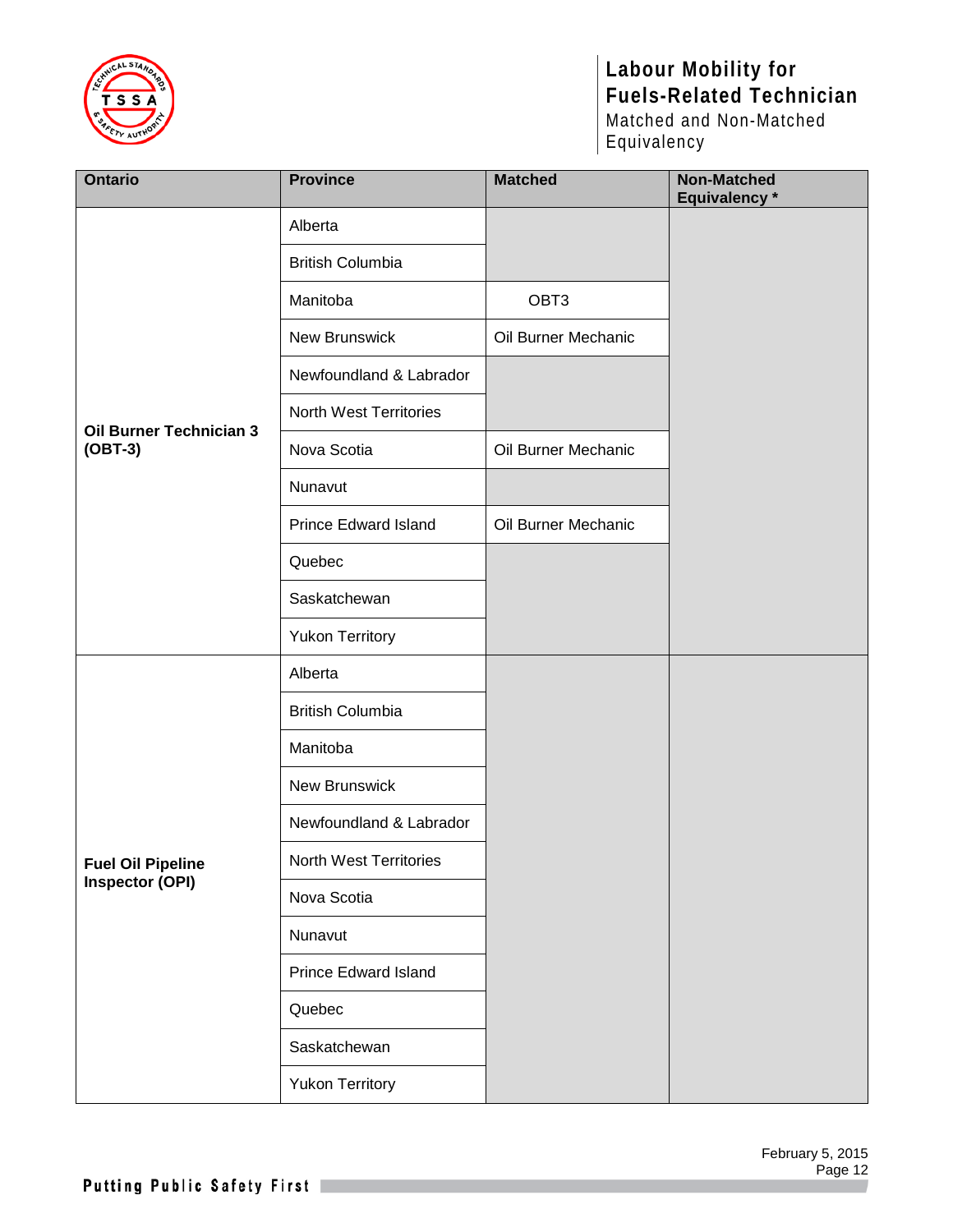

| <b>Ontario</b>                        | <b>Province</b>               | <b>Matched</b> | <b>Non-Matched</b><br>Equivalency * |
|---------------------------------------|-------------------------------|----------------|-------------------------------------|
|                                       | Alberta                       |                |                                     |
|                                       | <b>British Columbia</b>       |                |                                     |
|                                       | Manitoba                      |                |                                     |
|                                       | New Brunswick                 |                |                                     |
|                                       | Newfoundland & Labrador       |                |                                     |
|                                       | <b>North West Territories</b> |                |                                     |
| Oil Pipe Fitter (OP)                  | Nova Scotia                   |                |                                     |
|                                       | Nunavut                       |                |                                     |
|                                       | Prince Edward Island          |                |                                     |
|                                       | Quebec                        |                |                                     |
|                                       | Saskatchewan                  |                |                                     |
|                                       | <b>Yukon Territory</b>        |                |                                     |
|                                       | Alberta                       |                |                                     |
|                                       | <b>British Columbia</b>       |                |                                     |
|                                       | Manitoba                      |                |                                     |
|                                       | New Brunswick                 |                |                                     |
|                                       | Newfoundland & Labrador       |                |                                     |
|                                       | <b>North West Territories</b> |                |                                     |
| <b>Crop Dryer Technician</b><br>(CDT) | Nova Scotia                   |                |                                     |
|                                       | Nunavut                       |                |                                     |
|                                       | <b>Prince Edward Island</b>   |                |                                     |
|                                       | Quebec                        |                |                                     |
|                                       | Saskatchewan                  |                |                                     |
|                                       | <b>Yukon Territory</b>        |                |                                     |
|                                       |                               |                |                                     |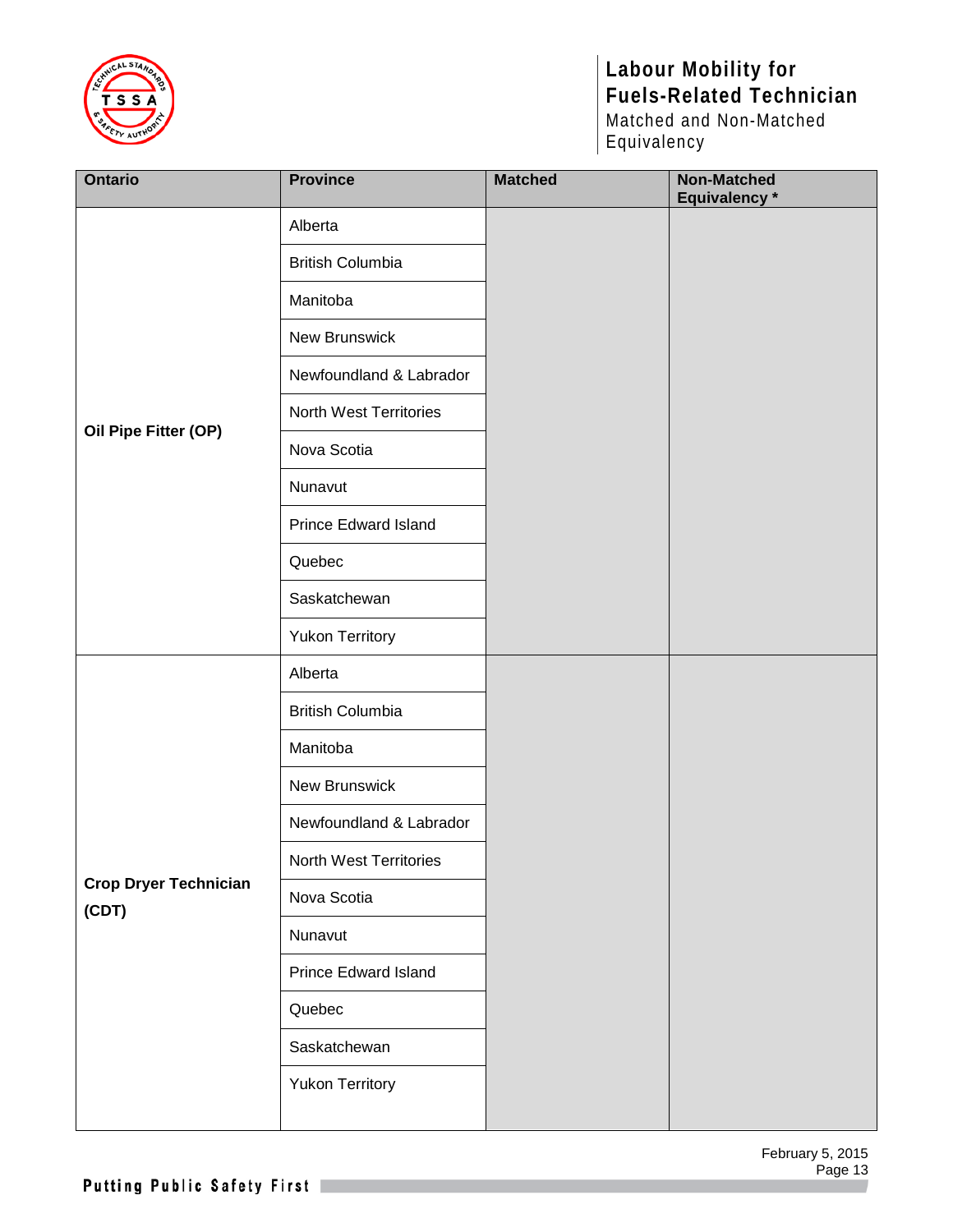

| <b>Ontario</b>                                 | <b>Province</b>               | <b>Matched</b> | <b>Non-Matched</b><br>Equivalency * |
|------------------------------------------------|-------------------------------|----------------|-------------------------------------|
|                                                | Alberta                       |                |                                     |
|                                                | <b>British Columbia</b>       |                |                                     |
|                                                | Manitoba                      |                |                                     |
|                                                | <b>New Brunswick</b>          |                |                                     |
|                                                | Newfoundland & Labrador       |                |                                     |
| <b>Oil Burner Activation</b>                   | <b>North West Territories</b> |                |                                     |
| <b>Technician (OBAT)</b>                       | Nova Scotia                   |                |                                     |
|                                                | Nunavut                       |                |                                     |
|                                                | <b>Prince Edward Island</b>   |                |                                     |
|                                                | Quebec                        |                |                                     |
|                                                | Saskatchewan                  |                |                                     |
|                                                | <b>Yukon Territory</b>        |                |                                     |
|                                                | Alberta                       |                |                                     |
|                                                | <b>British Columbia</b>       |                |                                     |
|                                                | Manitoba                      |                |                                     |
|                                                | New Brunswick                 |                |                                     |
|                                                | Newfoundland & Labrador       |                |                                     |
| <b>Construction Heater</b><br>Operator (CH-01) | <b>North West Territories</b> |                |                                     |
|                                                | Nova Scotia                   | Class G1       |                                     |
|                                                | Nunavut                       |                |                                     |
|                                                | <b>Prince Edward Island</b>   |                |                                     |
|                                                | Quebec                        |                |                                     |
|                                                | Saskatchewan                  |                |                                     |
|                                                | <b>Yukon Territory</b>        |                |                                     |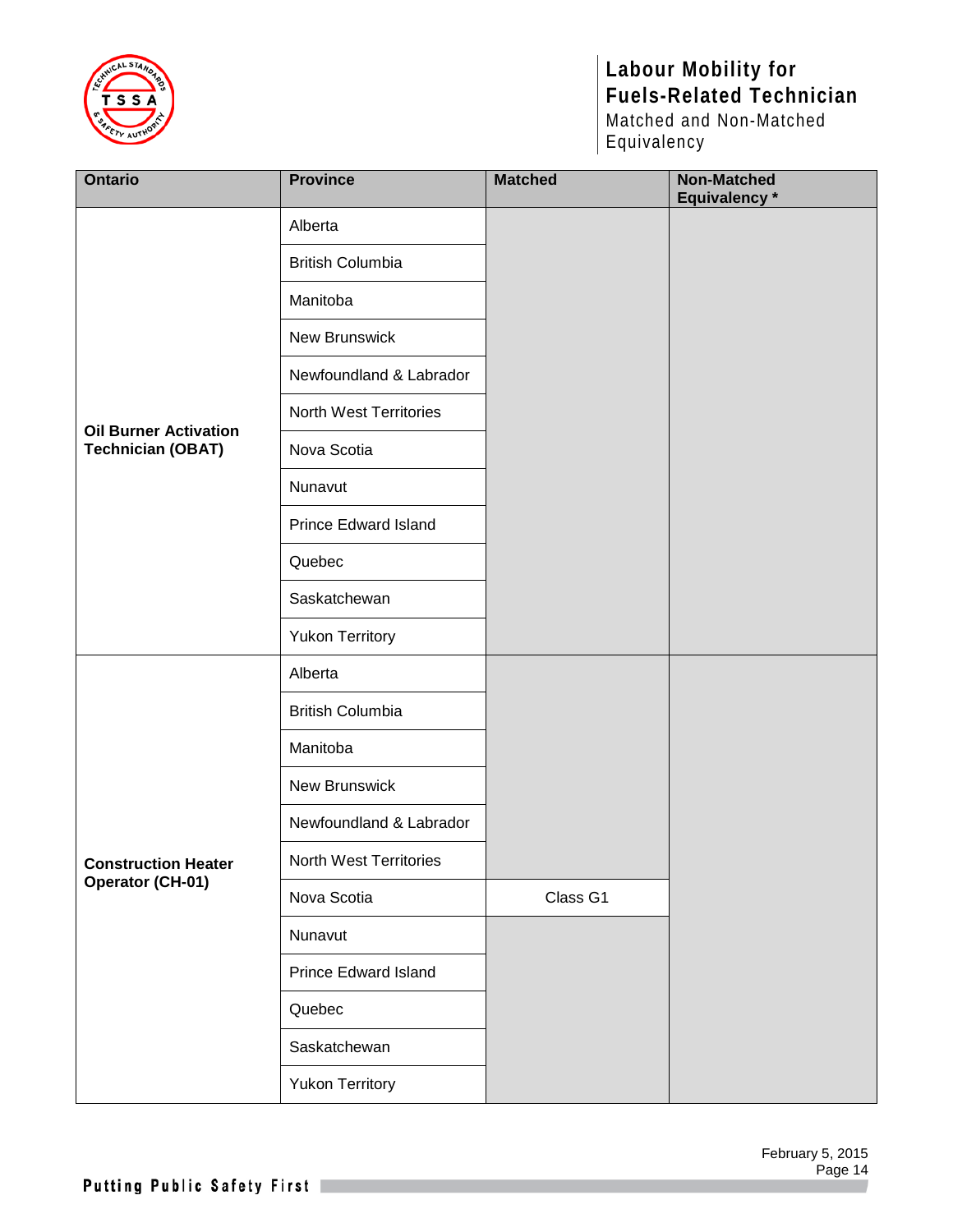

| <b>Ontario</b>                                                                             | <b>Province</b>               | <b>Matched</b> | <b>Non-Matched</b><br>Equivalency * |
|--------------------------------------------------------------------------------------------|-------------------------------|----------------|-------------------------------------|
|                                                                                            | Alberta                       |                |                                     |
|                                                                                            | <b>British Columbia</b>       |                |                                     |
|                                                                                            | Manitoba                      |                |                                     |
|                                                                                            | New Brunswick                 |                |                                     |
|                                                                                            | Newfoundland & Labrador       |                |                                     |
| <b>Construction Heater</b>                                                                 | <b>North West Territories</b> |                |                                     |
| Operator 2 (CH-02)                                                                         | Nova Scotia                   | Class G2       |                                     |
|                                                                                            | Nunavut                       |                |                                     |
|                                                                                            | <b>Prince Edward Island</b>   |                |                                     |
|                                                                                            | Quebec                        |                |                                     |
|                                                                                            | Saskatchewan                  |                |                                     |
|                                                                                            | <b>Yukon Territory</b>        |                |                                     |
|                                                                                            | Alberta                       |                |                                     |
|                                                                                            | <b>British Columbia</b>       |                |                                     |
|                                                                                            | Manitoba                      |                |                                     |
|                                                                                            | <b>New Brunswick</b>          |                |                                     |
|                                                                                            | Newfoundland & Labrador       |                |                                     |
| <b>Construction Heater</b><br><b>Service and Maintenance</b><br><b>Technician (CH-SM1)</b> | North West Territories        |                |                                     |
|                                                                                            | Nova Scotia                   | Class G2       |                                     |
|                                                                                            | Nunavut                       |                |                                     |
|                                                                                            | <b>Prince Edward Island</b>   |                |                                     |
|                                                                                            | Quebec                        |                |                                     |
|                                                                                            | Saskatchewan                  |                |                                     |
|                                                                                            | <b>Yukon Territory</b>        |                |                                     |
|                                                                                            |                               |                |                                     |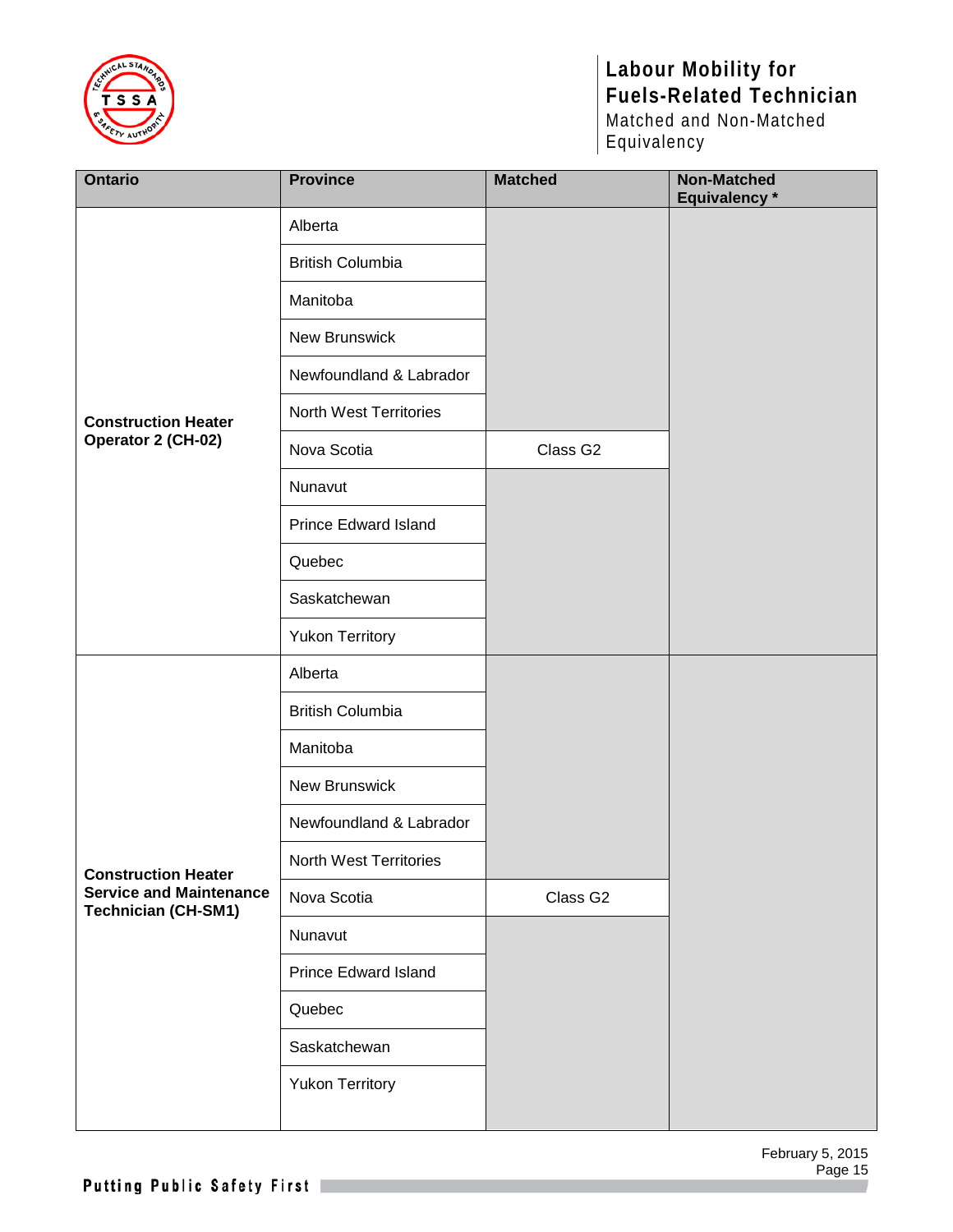

| <b>Ontario</b>                                               | <b>Province</b>               | <b>Matched</b> | <b>Non-Matched</b><br>Equivalency * |
|--------------------------------------------------------------|-------------------------------|----------------|-------------------------------------|
|                                                              | Alberta                       |                |                                     |
|                                                              | <b>British Columbia</b>       |                |                                     |
|                                                              | Manitoba                      |                |                                     |
|                                                              | New Brunswick                 |                |                                     |
|                                                              | Newfoundland & Labrador       |                |                                     |
| <b>Construction Heater</b>                                   | <b>North West Territories</b> |                |                                     |
| <b>Service and Maintenance</b><br><b>Technician (CH-SM2)</b> | Nova Scotia                   | Class G2       |                                     |
|                                                              | Nunavut                       |                |                                     |
|                                                              | <b>Prince Edward Island</b>   |                |                                     |
|                                                              | Quebec                        |                |                                     |
|                                                              | Saskatchewan                  |                |                                     |
|                                                              | <b>Yukon Territory</b>        |                |                                     |
|                                                              | Alberta                       |                |                                     |
|                                                              | <b>British Columbia</b>       |                |                                     |
|                                                              | Manitoba                      |                |                                     |
|                                                              | New Brunswick                 |                |                                     |
| <b>Roofing Equipment</b>                                     | Newfoundland & Labrador       |                |                                     |
| Operator (RE-O)                                              | North West Territories        |                |                                     |
|                                                              | Nova Scotia                   | Class G6       |                                     |
|                                                              | Nunavut                       |                |                                     |
|                                                              | <b>Prince Edward Island</b>   |                |                                     |
|                                                              | Quebec                        |                |                                     |
|                                                              | Saskatchewan                  |                |                                     |
|                                                              | <b>Yukon Territory</b>        |                |                                     |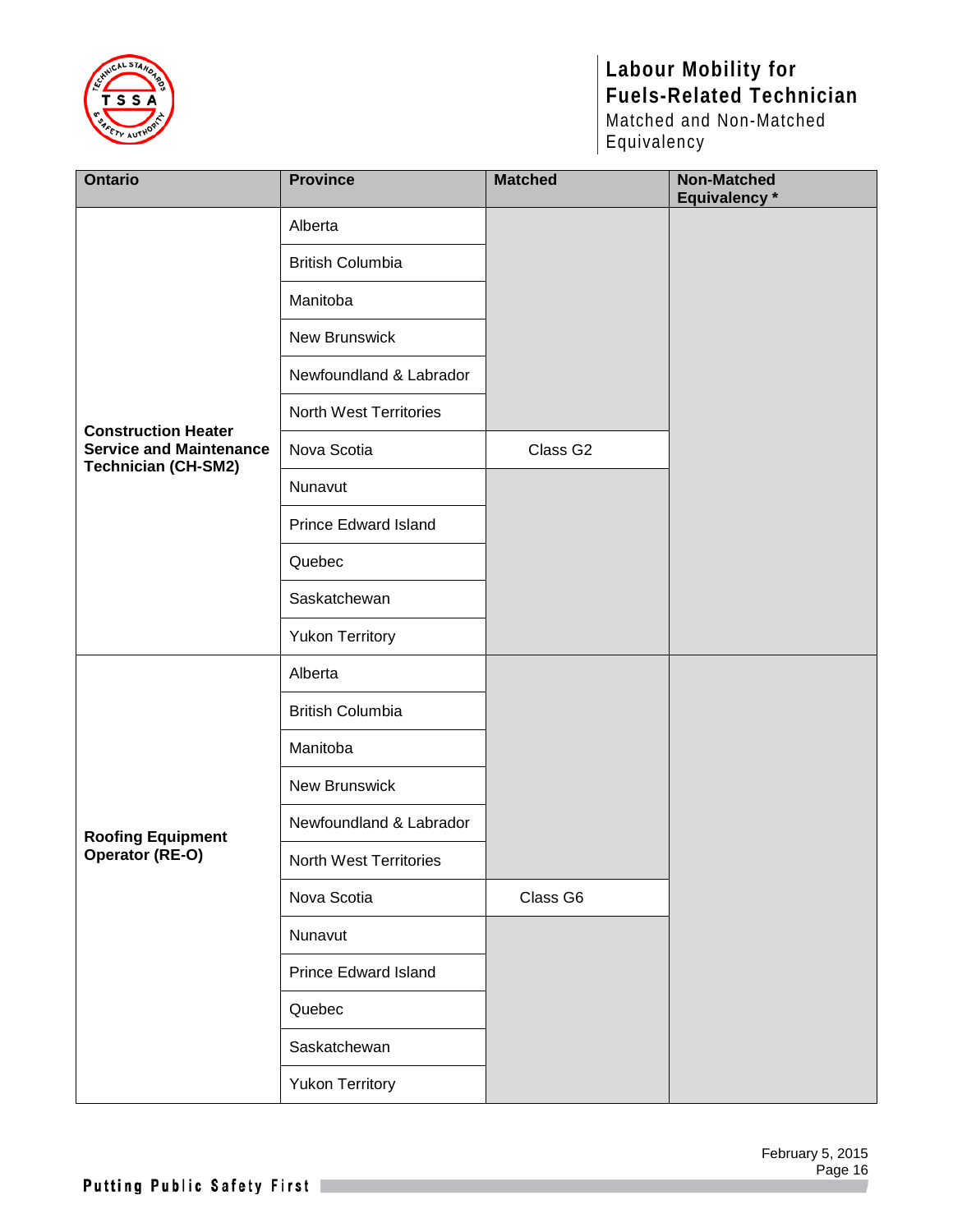

| <b>Ontario</b>                               | <b>Province</b>               | <b>Matched</b>                | <b>Non-Matched</b><br>Equivalency * |
|----------------------------------------------|-------------------------------|-------------------------------|-------------------------------------|
|                                              | Alberta                       |                               |                                     |
|                                              | <b>British Columbia</b>       |                               |                                     |
|                                              | Manitoba                      |                               |                                     |
|                                              | New Brunswick                 |                               |                                     |
|                                              | Newfoundland & Labrador       |                               |                                     |
| <b>Hydrogen Fuel</b>                         | <b>North West Territories</b> |                               |                                     |
| <b>Technician (H2)</b>                       | Nova Scotia                   |                               |                                     |
|                                              | Nunavut                       |                               |                                     |
|                                              | <b>Prince Edward Island</b>   |                               |                                     |
|                                              | Quebec                        |                               |                                     |
|                                              | Saskatchewan                  |                               |                                     |
|                                              | <b>Yukon Territory</b>        |                               |                                     |
|                                              | Alberta                       |                               |                                     |
|                                              | <b>British Columbia</b>       | <b>Gas Utility Technician</b> |                                     |
|                                              | Manitoba                      |                               |                                     |
|                                              | New Brunswick                 |                               |                                     |
|                                              | Newfoundland & Labrador       |                               |                                     |
|                                              | <b>North West Territories</b> |                               |                                     |
| <b>Gas Utility Technician 1</b><br>$(GUT-1)$ | Nova Scotia                   |                               |                                     |
|                                              | Nunavut                       |                               |                                     |
|                                              | <b>Prince Edward Island</b>   |                               |                                     |
|                                              | Quebec                        |                               |                                     |
|                                              | Saskatchewan                  |                               |                                     |
|                                              | <b>Yukon Territory</b>        |                               |                                     |
|                                              |                               |                               |                                     |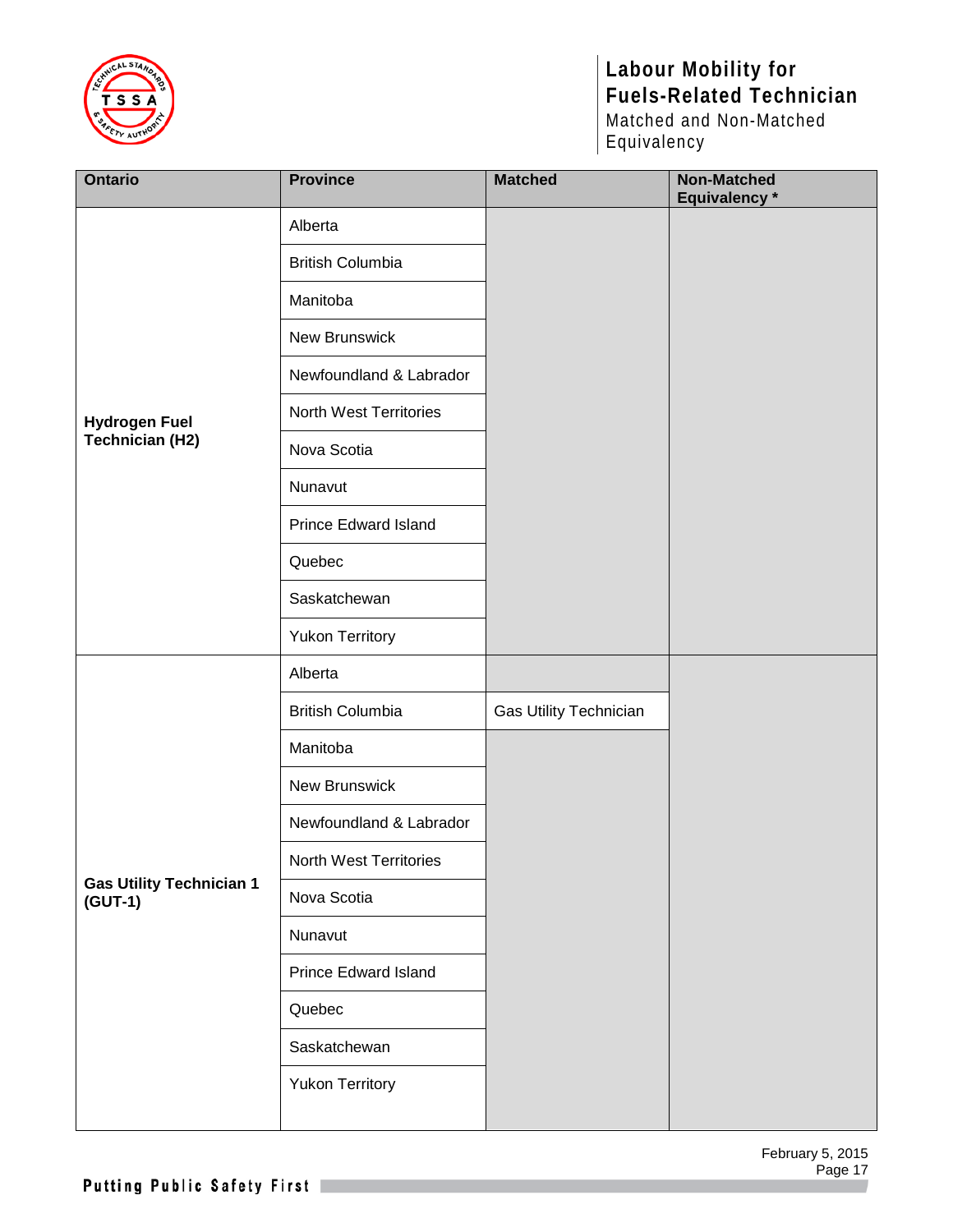

| <b>Ontario</b>                               | <b>Province</b>               | <b>Matched</b>                | <b>Non-Matched</b><br>Equivalency * |
|----------------------------------------------|-------------------------------|-------------------------------|-------------------------------------|
|                                              | Alberta                       |                               |                                     |
|                                              | <b>British Columbia</b>       | <b>Gas Utility Technician</b> |                                     |
|                                              | Manitoba                      |                               |                                     |
|                                              | <b>New Brunswick</b>          |                               |                                     |
|                                              | Newfoundland & Labrador       |                               |                                     |
|                                              | <b>North West Territories</b> |                               |                                     |
| <b>Gas Utility Technician 2</b><br>$(GUT-2)$ | Nova Scotia                   |                               |                                     |
|                                              | Nunavut                       |                               |                                     |
|                                              | <b>Prince Edward Island</b>   |                               |                                     |
|                                              | Quebec                        |                               |                                     |
|                                              | Saskatchewan                  |                               |                                     |
|                                              | <b>Yukon Territory</b>        |                               |                                     |
|                                              | Alberta                       | PM <sub>1</sub>               |                                     |
|                                              | <b>British Columbia</b>       |                               |                                     |
|                                              | Manitoba                      | PM <sub>1</sub>               |                                     |
|                                              | New Brunswick                 |                               |                                     |
|                                              | Newfoundland & Labrador       |                               |                                     |
| <b>Petroleum Mechanic 1</b><br>(PM.1)        | <b>North West Territories</b> |                               |                                     |
|                                              | Nova Scotia                   |                               |                                     |
|                                              | Nunavut                       |                               |                                     |
|                                              | <b>Prince Edward Island</b>   |                               |                                     |
|                                              | Quebec                        |                               |                                     |
|                                              | Saskatchewan                  | <b>PIT</b>                    |                                     |
|                                              | <b>Yukon Territory</b>        |                               |                                     |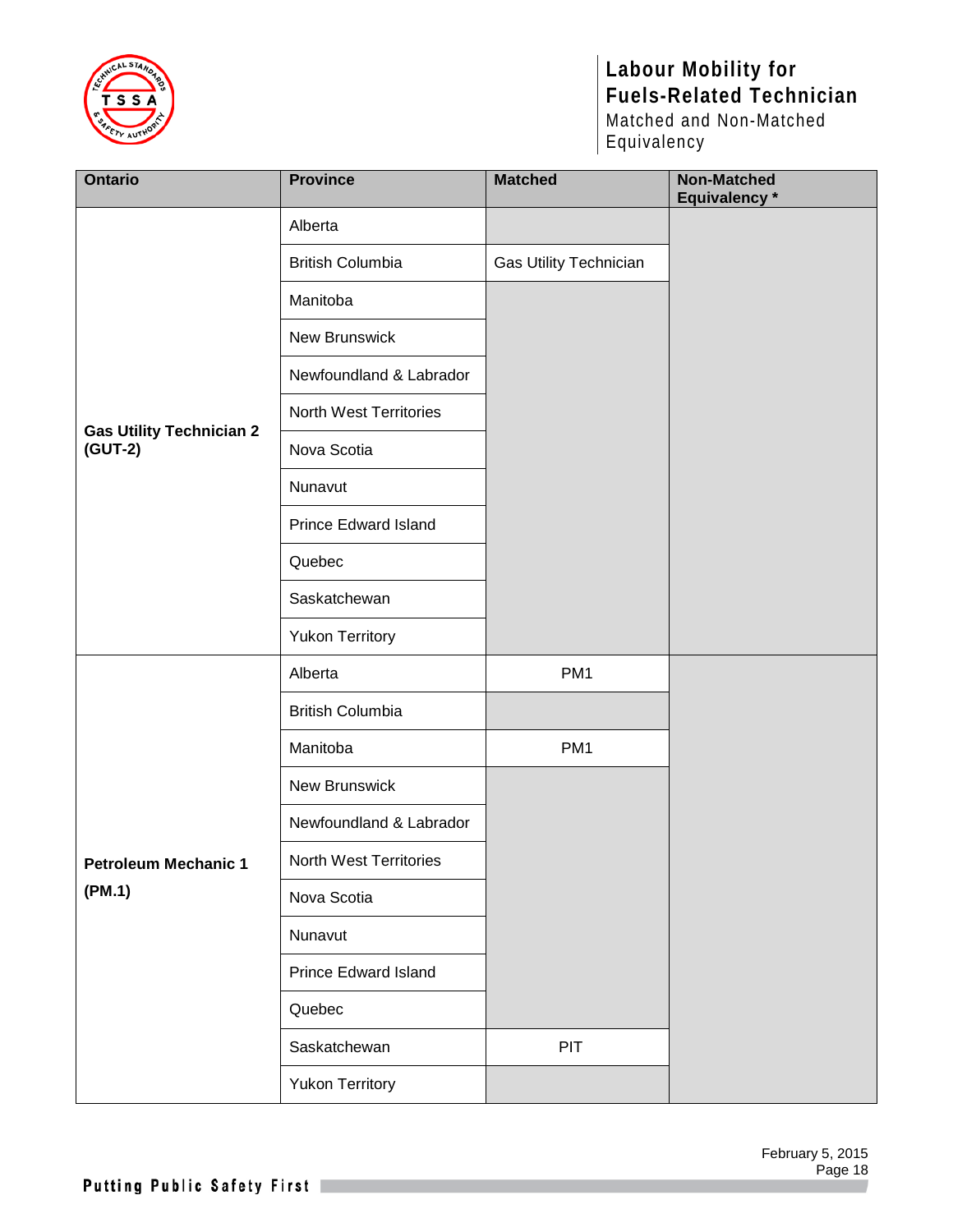

| <b>Ontario</b>                       | <b>Province</b>               | <b>Matched</b>  | <b>Non-Matched</b><br>Equivalency * |
|--------------------------------------|-------------------------------|-----------------|-------------------------------------|
|                                      | Alberta                       | PM <sub>2</sub> |                                     |
|                                      | <b>British Columbia</b>       |                 |                                     |
|                                      | Manitoba                      | PM <sub>2</sub> |                                     |
|                                      | New Brunswick                 |                 |                                     |
|                                      | Newfoundland & Labrador       |                 |                                     |
| <b>Petroleum Equipment 2</b>         | <b>North West Territories</b> |                 |                                     |
| (PM.2)                               | Nova Scotia                   |                 |                                     |
|                                      | Nunavut                       |                 |                                     |
|                                      | <b>Prince Edward Island</b>   |                 |                                     |
|                                      | Quebec                        |                 |                                     |
|                                      | Saskatchewan                  | <b>SK</b>       |                                     |
|                                      | <b>Yukon Territory</b>        |                 |                                     |
|                                      | Alberta                       | PM <sub>3</sub> |                                     |
|                                      | <b>British Columbia</b>       |                 |                                     |
|                                      | Manitoba                      | PM <sub>3</sub> |                                     |
|                                      | New Brunswick                 |                 |                                     |
|                                      | Newfoundland & Labrador       |                 |                                     |
|                                      | <b>North West Territories</b> |                 |                                     |
| <b>Petroleum Equipment</b><br>(PM.3) | Nova Scotia                   |                 |                                     |
|                                      | Nunavut                       |                 |                                     |
|                                      | <b>Prince Edward Island</b>   |                 |                                     |
|                                      | Quebec                        |                 |                                     |
|                                      | Saskatchewan                  | PIT             |                                     |
|                                      | <b>Yukon Territory</b>        |                 |                                     |
|                                      |                               |                 |                                     |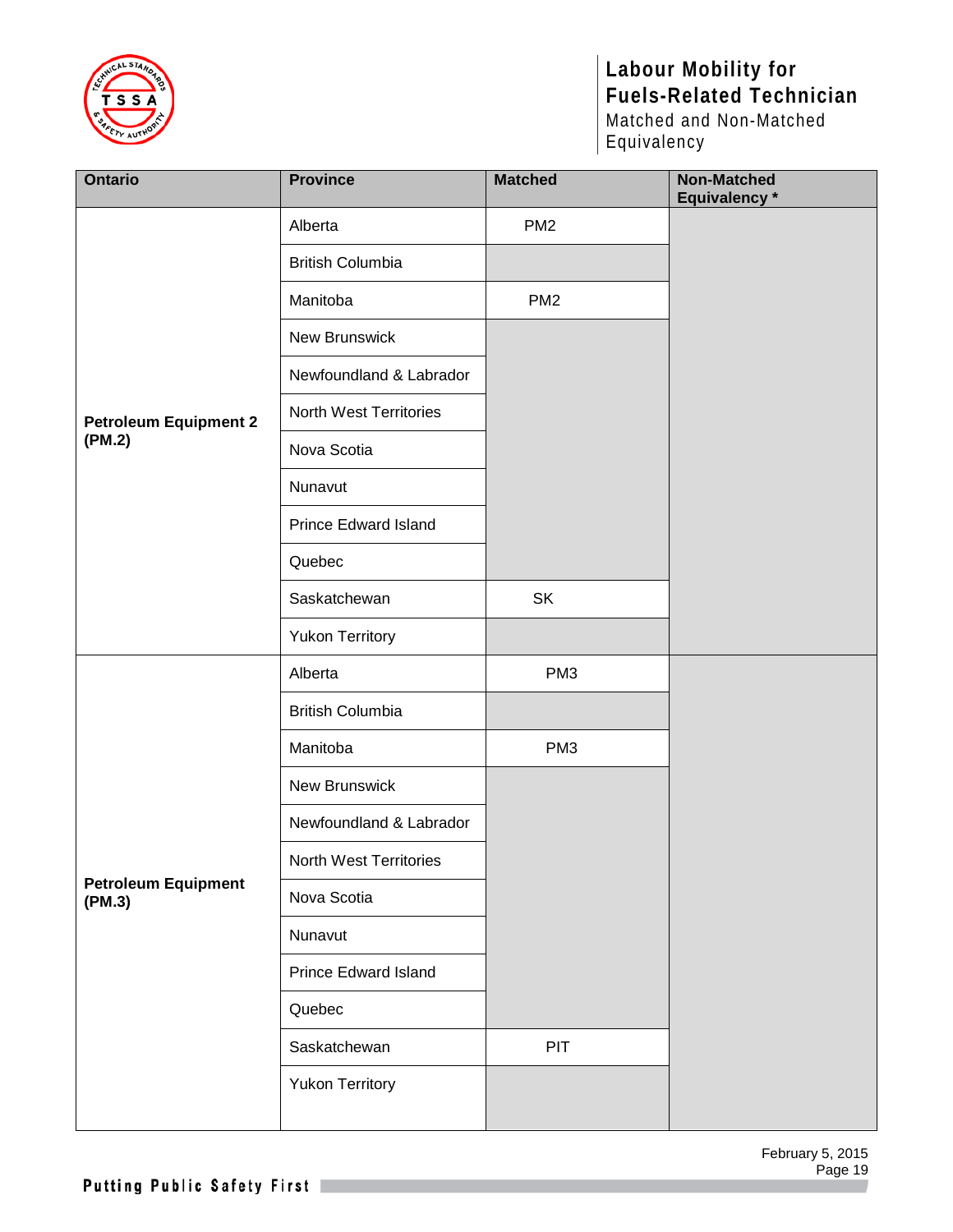

| <b>Ontario</b>               | <b>Province</b>               | <b>Matched</b> | <b>Non-Matched</b><br>Equivalency * |
|------------------------------|-------------------------------|----------------|-------------------------------------|
|                              | Alberta                       |                |                                     |
|                              | <b>British Columbia</b>       |                |                                     |
|                              | Manitoba                      |                |                                     |
|                              | New Brunswick                 |                |                                     |
|                              | Newfoundland & Labrador       |                |                                     |
| <b>Petroleum Equipment 4</b> | <b>North West Territories</b> |                |                                     |
| (PM.4)                       | Nova Scotia                   |                |                                     |
|                              | Nunavut                       |                |                                     |
|                              | <b>Prince Edward Island</b>   |                |                                     |
|                              | Quebec                        |                |                                     |
|                              | Saskatchewan                  | PIT            |                                     |
|                              | <b>Yukon Territory</b>        |                |                                     |
|                              | Alberta                       | <b>PMH</b>     |                                     |
|                              | <b>British Columbia</b>       |                |                                     |
|                              | Manitoba                      | <b>PMH</b>     |                                     |
|                              | New Brunswick                 |                |                                     |
|                              | Newfoundland & Labrador       |                |                                     |
| <b>Petroleum Mechanic</b>    | <b>North West Territories</b> |                |                                     |
| Helper (PMH)                 | Nova Scotia                   |                |                                     |
|                              | Nunavut                       |                |                                     |
|                              | <b>Prince Edward Island</b>   |                |                                     |
|                              | Quebec                        |                |                                     |
|                              | Saskatchewan                  | PIT            |                                     |
|                              | <b>Yukon Territory</b>        |                |                                     |